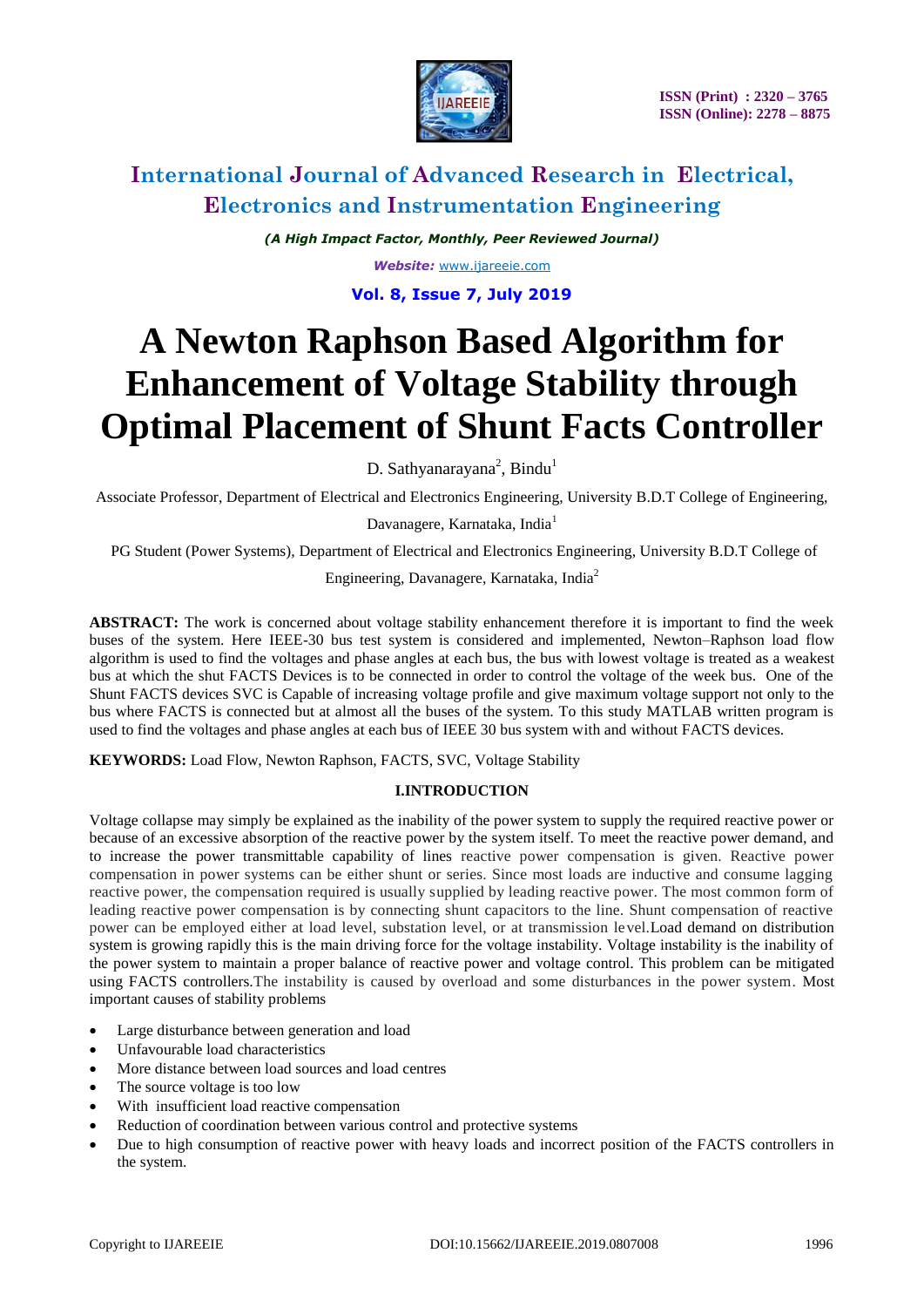

*(A High Impact Factor, Monthly, Peer Reviewed Journal)*

*Website:* [www.ijareeie.com](http://www.ijareeie.com/)

### **Vol. 8, Issue 7, July 2019**

#### **II. POWER FLOW SOLUTION OF NEWTON RAPHSON METHOD**

Let us, express the net complex power injection in to the bus as  $S_K=S_{gk}-S_{dk}$ . In this segment, we want to develop the expression for this measure in terms of network voltages and admittances. And consider that all the quantities in per unit. We can express  $S_k$  as:

$$
S_{K=}V_{K}I_{K}^{*}
$$
\n(1)  
\n
$$
I_{K=} \sum_{i=1}^{n} (Y_{ik}V_{i})
$$
\n(2)  
\n
$$
S_{k=}V_{K} (\sum_{i=1}^{n} (Y_{ik}V_{i}))^{*}
$$
\n(3)

Equation (3) can be written as

$$
S_{K} = \sum_{i=1}^{n} (G_{ki-j}B_{ik}) (|V_k||V_i| \angle \theta_k - \theta_i)
$$
  
= 
$$
\sum_{i=1}^{n} (G_{ki-j}B_{ik}) |V_k||V_i| (cos(\theta_k - \theta_i) + j sin(\theta_k - \theta_i))
$$
  

$$
S_{K} = P_{K} + Q_{K}
$$
, we can express above equation as two equations one is real part  $P_{K}$ , and the other is imaginary part  $Q_{K}$ .

$$
P_{K} = \sum_{i=1}^{n} |V_{k}||V_{i}| (G_{ki} \cos (\theta_{k} - \theta_{i}) + B_{ki} \sin(\theta_{k} - \theta_{i})
$$
\n(4)

$$
Q_{K} = \sum_{i=1}^{N} |V_{k}||V_{i}|(G_{ki} \sin(\theta_{k} - \theta_{i}) - B_{ki} \cos(\theta_{k} - \theta_{i})
$$
\n(5)

$$
J(x) = \begin{bmatrix} J_1(x) & J_2(x) \\ J_3(x) & J_4(x) \end{bmatrix}
$$
 (6)

 $J(x)$  is the Jacobean matrix. Each elements of the Jacobian matrix is as follows:

The diagonal and the off diagonal elements of  $\frac{1}{1}$  can be calculated as follows

Off diagonal element:

 $\overline{\phantom{a}}$ 

 $\sim$ 

$$
\frac{\partial P_i}{\partial \delta_k} = -\left| Y_{ik} V_i V_k \right| \sin \left( \theta_{ik} + \delta_k - \delta_i \right), \quad (i \neq k)
$$
\n<sup>(7)</sup>

Diagonal element:

$$
\frac{\partial P_i}{\partial \delta_i} = \sum_{k=1}^n |Y_{ik} V_i V_k| \sin (\theta_{ik} + \delta_k - \delta_i), (i = k)
$$
\n(8)

The diagonal and off diagonal elements of  $\frac{1}{2}$  can be calculated as follows

Off diagonal element: 
$$
\frac{\partial P_i}{\partial |V_k|} = |Y_{ik}V_i|\cos(\theta_{ik} + \delta_k - \delta_i)
$$
,  $(i \neq k)$  (9)

Diagonal element:

$$
\frac{\partial P_i}{\partial |V_i|} = 2|V_i Y_{ii}| \cos \theta_{ii} + \sum_{k=1}^n |Y_{ik} V_k| \cos (\theta_{ik} + \delta_k - \delta_i), (i = k)
$$
\n(10)

### The diagonal and off diagonal elements of  $\frac{1}{3}$  are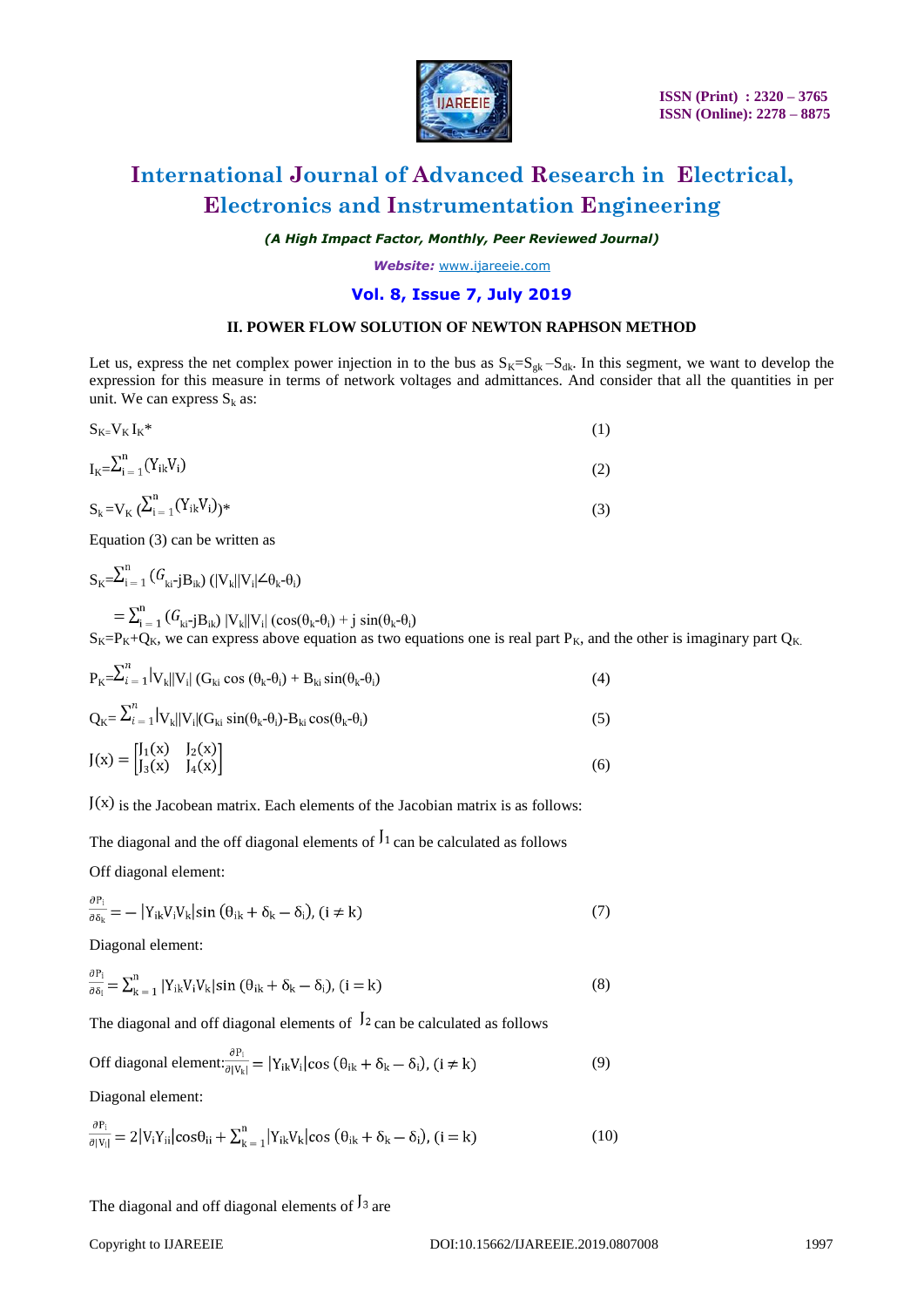

*(A High Impact Factor, Monthly, Peer Reviewed Journal)*

*Website:* [www.ijareeie.com](http://www.ijareeie.com/)

### **Vol. 8, Issue 7, July 2019**

Off diagonal element:

| $\frac{\partial Q_i}{\partial \delta_k} =  Y_{ik} V_i V_k  \cos (\theta_{ik} + \delta_k - \delta_i), (i \neq k)$        | (11) |
|-------------------------------------------------------------------------------------------------------------------------|------|
| Diagonal element:                                                                                                       |      |
| $\frac{\partial Q_i}{\partial \delta_i} = -\sum_{k=1}^n  Y_{ik}V_iV_k \cos(\theta_{ik} + \delta_k - \delta_i), (i = k)$ | (12) |
| The diagonal and off diagonal elements $J_4$ are                                                                        |      |
| Off diagonal element:                                                                                                   |      |
| $\frac{\partial Q_i}{\partial  V_{k} }$ = $ Y_{ik}V_i \sin(\theta_{ik} + \delta_k - \delta_i)$ , (i $\neq k$ )          | (13) |
|                                                                                                                         |      |

Diagonal element:

 $\overline{a}$ 

$$
\frac{\partial Q_i}{\partial |V_i|} = 2|V_i Y_{ii}| \sin \theta_{ii} + \sum_{k=1}^n |Y_{ik} V_k| \sin (\theta_{ik} + \delta_k - \delta_l), (i = k)
$$
\n(14)

### **IV. OBJECTIVES OF SHUNT COMPENSATION**

The transmissible power in the steady state can be increased and the voltage along the line can be controlled by appropriate reactive shunt compensation. The main objective of this reactive compensation is to modify the natural electrical characteristics of the transmission line to make it more compatible with the prevailing load demand. To minimize line overvoltage under light load conditions, the shunt connected fixed or mechanically switched reactors are used, and shunt connected, fixed or mechanically switched capacitors are applied to maintain voltage levels in high load conditions. The main objective of applying reactive shunt compensation in a transmission system is to increase the transmissible power and may be necessary to improve the transmission characteristics in a steady-state as well as the stability of the system.

#### **V. INTRODUCTION TO SVC**

The Static Var Compensator (SVC) is a shunt connected static Var generator or absorber whose output is regulated to exchange capacitive or inductive current so as to maintain or control specific parameters of the electrical power supply system (typically bus voltage).It is the variable impedance device in which the current through the reactor is always controlled using back to back connected thyristor valves. Modelling of SVC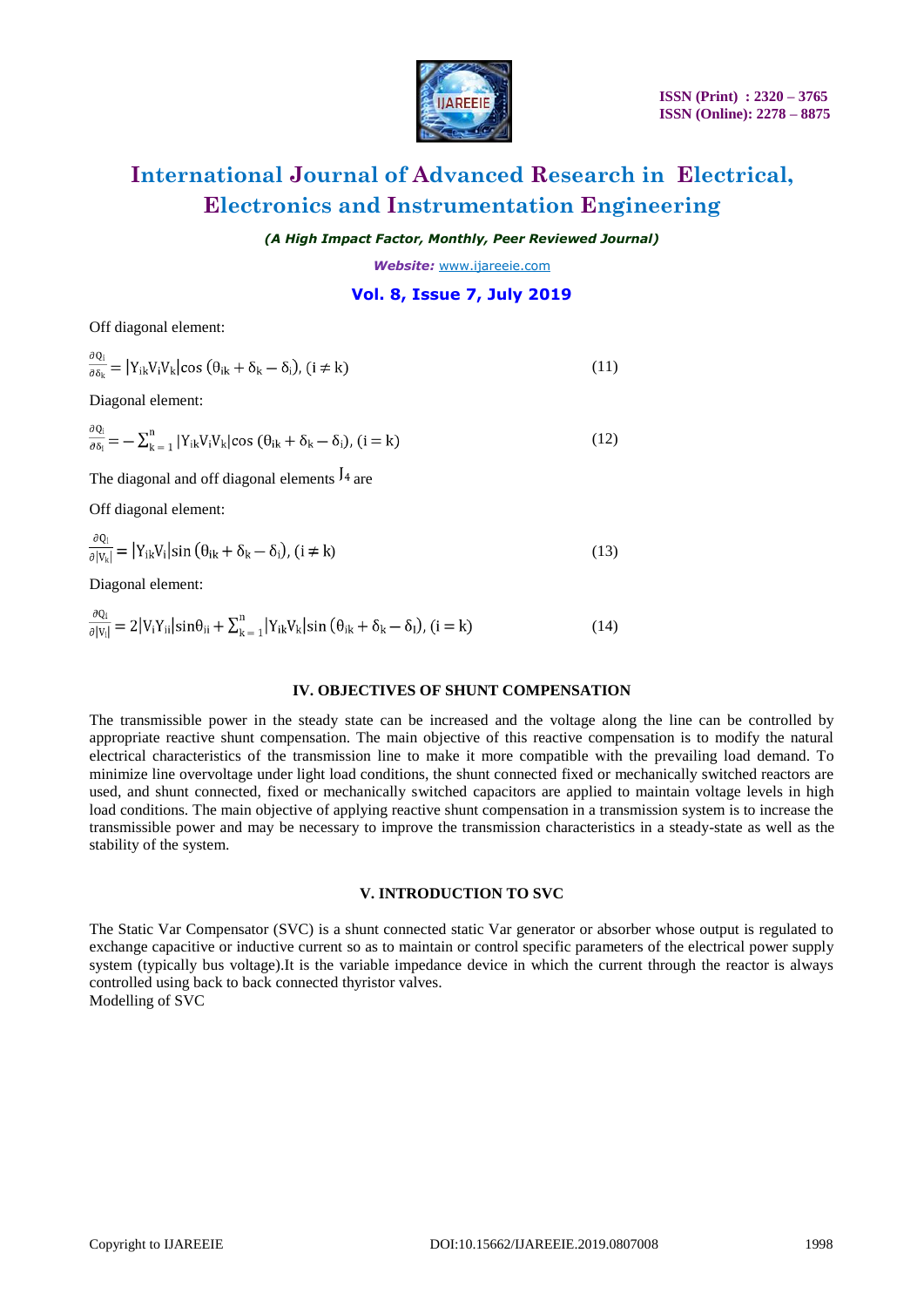

*(A High Impact Factor, Monthly, Peer Reviewed Journal)*

*Website:* [www.ijareeie.com](http://www.ijareeie.com/)

**Vol. 8, Issue 7, July 2019**



Fig.1. SVC firing angle model Fig.2. SVC total susceptance model

The SVC parameters must be determined in accordance with the compensation requirements. With  $Q_{SVC}$  as the SVC capacity and the bus voltage (voltage at the bus where SVC is to be connected)  $V_{bus}$ , the capacitance value and the TCR inductance are:

 $X_c = \frac{V_{bus}^2}{Q_{SVC}}$ ,  $X_L = \frac{X_c}{2}$ For a given frequency 'f' Hz:<br>  $X = \frac{1}{2\pi f X_c} L = \frac{X_L}{2\pi f}$ (15)

#### **A.MODELLING OF SVC:**

After evaluating capacitance and inductance values, the initial operating condition of the SVC must be evaluated. Then selection of initial firing angle  $\alpha$ , such that under the operating condition the SVC should not interchange power with the AC system. This firing angle resembles to the case when effective reactance's  $X_{L}$  and  $X_{C}$  cancels each other. Under this operating condition, the SVC effective reactance  $X_{SVC}$  must be infinite and thus no current flows through the SVC which indicates that there is no power exchange between the SVC and the AC system. At  $\alpha = 90^\circ$  the TCR conducts fully and the equivalent reactance  $X_{L\text{R}} \propto \frac{X_{L\text{R}}}{\Delta t} \propto 180^\circ$  the TCR is blocked and its equivalent reactance becomes extremely large i.e. infinite. By using equation 4.3 and 4.4 in cuckoo search algorithm, the reactive power injected by SVC and equivalent reactance of thyristor controlled reactor (TCR) is calculated. The reactive power Osvc( $\alpha$ ) is givn by:

$$
QSVC(\alpha) = Vbus * Vbus \left[ \frac{Xc[2(\pi - \alpha) + sin2\alpha - \pi X_L]}{\pi X c X L} \right]
$$
\n
$$
X_{TCR} = \frac{\pi X_L}{\sigma - sin\sigma} \quad and \quad \sigma = 2(\pi - \alpha)
$$
\n(17)

#### **VI. CASE STUDY AND SIMULATION RESULTS**

The simulation is performed in a standard IEEE 30 bus distribution test system as shown in fig (3).The IEEE 30 bus distribution system is a primary power supply operating at a voltage level of 11kV, a test system bus 30 consists of 41 branches with 24 loads,4 transformers,2 capacitors and 6 synchronous condensers used to provide reactive power support to the system. The single line diagram of standard IEEE 30 bus test system is shown in Figure (3) the base voltage of the network is 11kV and the base power is 100MVA.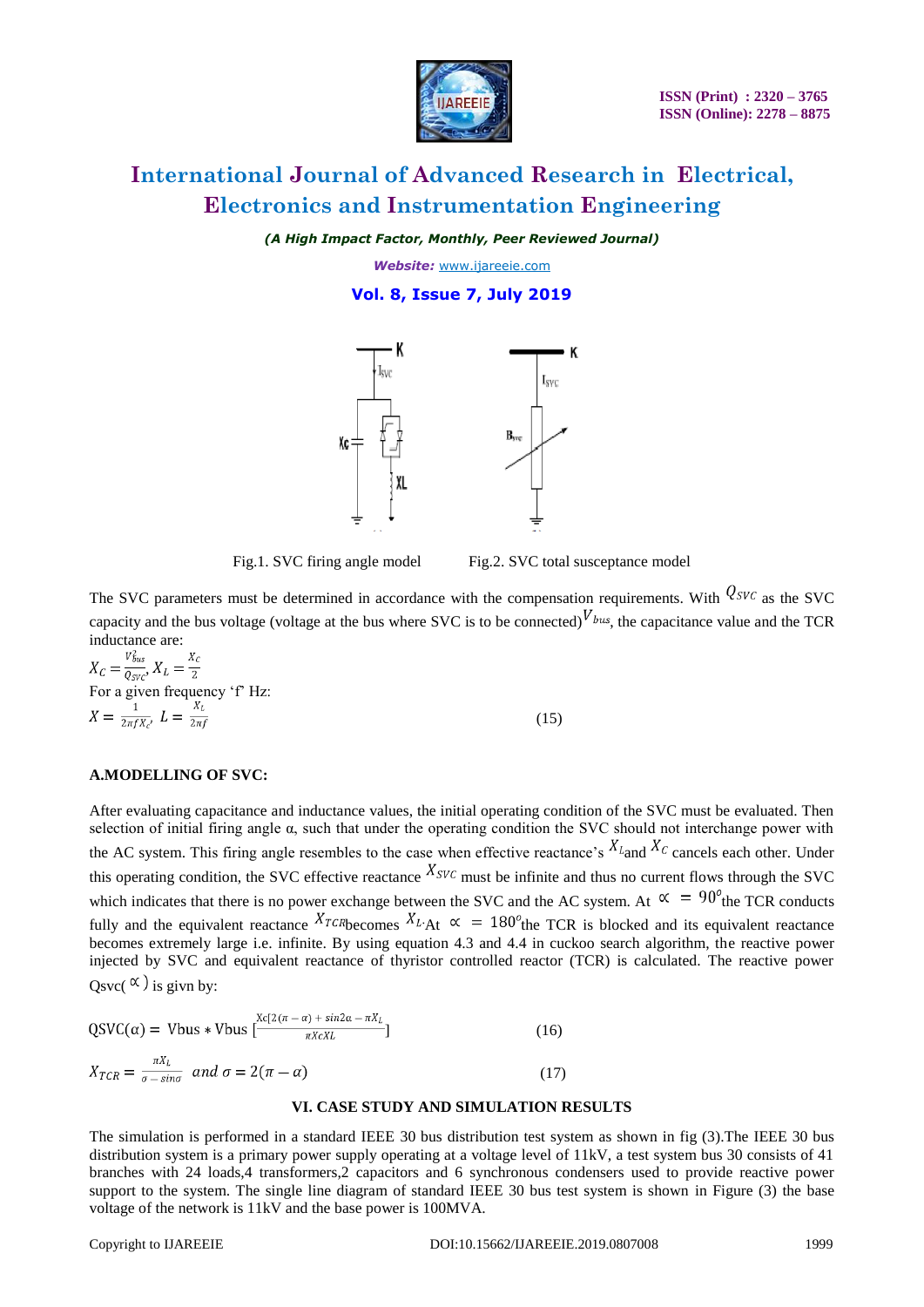

*(A High Impact Factor, Monthly, Peer Reviewed Journal)*

*Website:* [www.ijareeie.com](http://www.ijareeie.com/)

**Vol. 8, Issue 7, July 2019**



Fig.3. Standard IEEE 30 Bus Distribution Network.

A. CASE 1**:**This is the base case without any FACTS device in the system. Newton-Raphson (NR) load flow analysis is carried out for IEEE 30 bus system and the system voltage and angle of the test system are obtained. Load flow program is coded in MATLAB to obtain the results. The extent of the voltage magnitude at different nodes of the system is given in Table 5.1. The minimum voltage is 0.9246 in node 26 and 0.9249 in node 30 for the considered base case.

Table 1:The voltage profile of the test system before placement of SVC

| Bus No.        | Voltage<br>(p.u) | V.Angle (deg) | Bus No. | Voltage<br>(p.u) | V.Angle (deg) |
|----------------|------------------|---------------|---------|------------------|---------------|
| 1              | 1                | 0.0000        | 16      | 0.9643           | $-17.7353$    |
| $\overline{2}$ | 0.9900           | $-6.2058$     | 17      | 0.9532           | $-18.0388$    |
| 3              | 0.9651           | $-8.5933$     | 18      | 0.9446           | $-18.8678$    |
| $\overline{4}$ | 0.9577           | $-10.5956$    | 19      | 0.9398           | $-19.0585$    |
| 5              | 0.9800           | $-16.2904$    | 20      | 0.9432           | $-18.8155$    |
| 6              | 0.9617           | $-12.6423$    | 21      | 0.9424           | $-18.4408$    |
| 7              | 0.9610           | $-14.7114$    | 22      | 0.9474           | $-18.1760$    |
| 8              | 0.9700           | $-13.6142$    | 23      | 0.9427           | $-18.4516$    |
| 9              | 0.9740           | $-15.9981$    | 24      | 0.9347           | $-18.5501$    |
| 10             | 0.9567           | $-17.8215$    | 25      | 0.9437           | $-18.3311$    |
| 11             | 1.0000           | $-15.9981$    | 26      | 0.9246           | $-18.8202$    |
| 12             | 0.9833           | $-17.1354$    | 27      | 0.9586           | $-17.8820$    |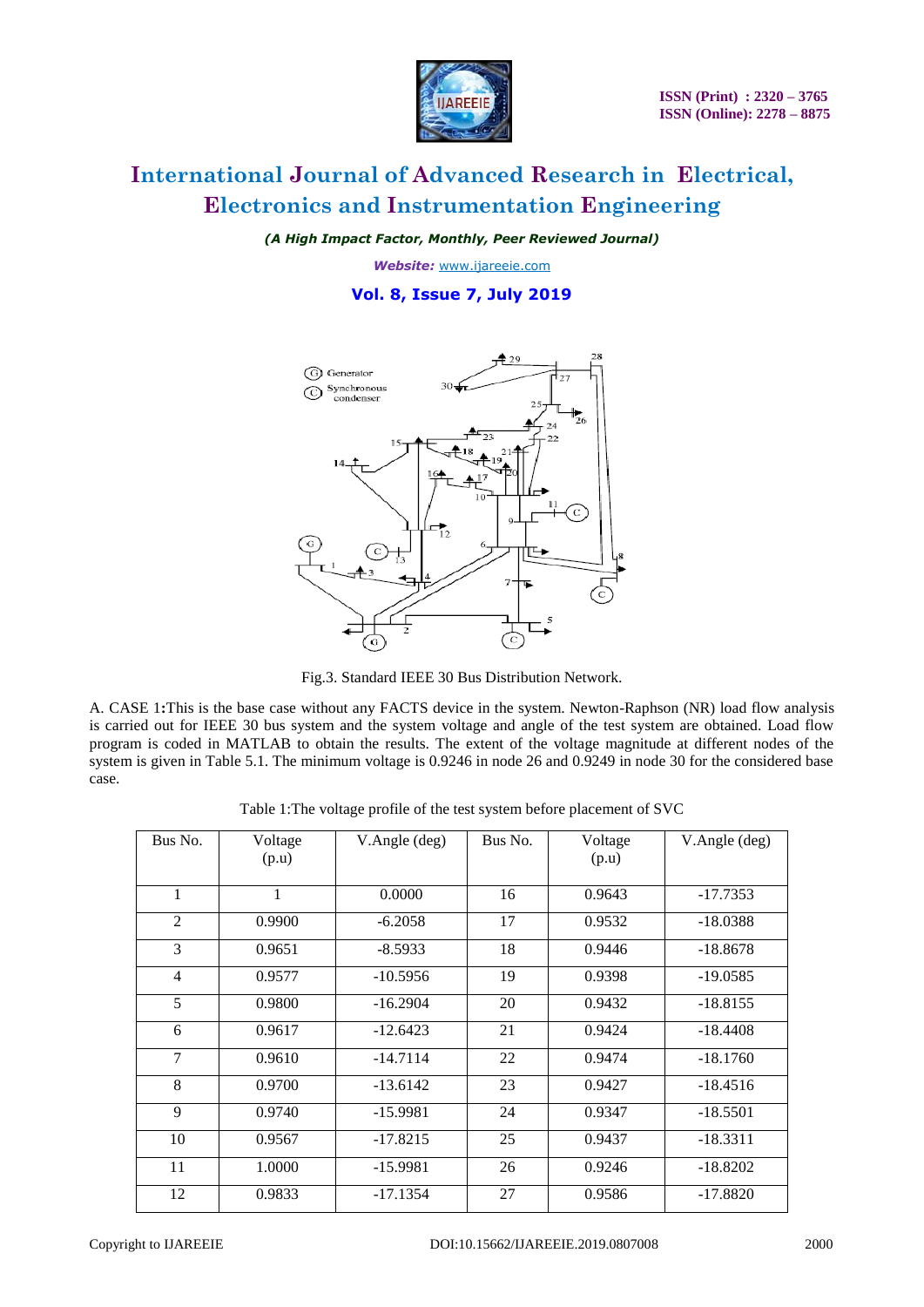

*(A High Impact Factor, Monthly, Peer Reviewed Journal)*

*Website:* [www.ijareeie.com](http://www.ijareeie.com/)

### **Vol. 8, Issue 7, July 2019**

| 12 | .0000  | $-17.1354$ | 28 | 0.9604 | $-13.3908$ |
|----|--------|------------|----|--------|------------|
| 14 | 0.9652 | $-18.1409$ | 29 | 0.9373 | $-19.2878$ |
|    | 0.9584 | $-18.1692$ | 30 | 0.9249 | $-20.3012$ |

B. CASE 2**:** In this case, the system improves by connecting two SVC at bus 26 and 30 which are found as a weakest buses from case 1. A SVC model of shunt variable susceptance is incorporated to maintain the magnitude of the bus voltage of bus 26 and 30 equal to 1pu respectively. The SVC retains the voltage magnitude of bus 26 and bus 30 equal to 1pu by injecting reactive power of -0.0298pu to bus 26 and -0.0525 pu to bus 30 respectively, By connecting SVC an overall enhancement in the voltage profile is seen in all most all buses when compared to the system without SVC.

| Bus No.        | Voltage<br>(p.u) | V.Angle (deg) | Bus No. | Voltage<br>(p.u) | V.Angle (deg) |
|----------------|------------------|---------------|---------|------------------|---------------|
|                |                  |               |         |                  |               |
| $\mathbf{1}$   | 1                | 0.0000        | 16      | 0.9719           | $-17.6302$    |
| 2              | 0.9900           | $-6.1978$     | 17      | 0.9630           | $-17.9531$    |
| 3              | 0.9694           | $-8.6517$     | 18      | 0.9537           | $-18.7593$    |
| $\overline{4}$ | 0.9630           | $-10.6613$    | 19      | 0.9491           | $-18.9515$    |
| 5              | 0.9800           | $-16.2387$    | 20      | 0.9531           | $-18.7168$    |
| 6              | 0.9693           | $-12.7997$    | 21      | 0.9545           | $-18.3756$    |
| $\overline{7}$ | 0.9655           | $-14.7481$    | 22      | 0.9635           | $-18.1568$    |
| 8              | 0.9800           | $-13.7540$    | 23      | 0.9552           | $-18.3942$    |
| $\mathbf{Q}$   | 0.9812           | $-15.9933$    | 24      | 0.9575           | $-18.6422$    |
| 10             | 0.9674           | $-17.7501$    | 25      | 0.9905           | $-18.8599$    |
| 11             | 1.0000           | $-15.9933$    | 26      | 1.0000           | $-18.3588$    |
| 12             | 0.9886           | $-17.0070$    | 27      | 1.0049           | $-20.3588$    |
| 13             | 1.0000           | $-17.0070$    | 28      | 0.9725           | $-18.2080$    |
| 14             | 0.9719           | $-18.0026$    | 29      | 0.9975           | $-19.8552$    |
| 15             | 0.9665           | $-18.0647$    | 30      | 1.0000           | $-21.1614$    |

Table 2: The voltage profile of the test system after placement of SVC

In the fig.4, it shows the voltage profile corresponding to each bus of IEEE 30 bus test system. It is the graph of bus number verses voltage magnitude.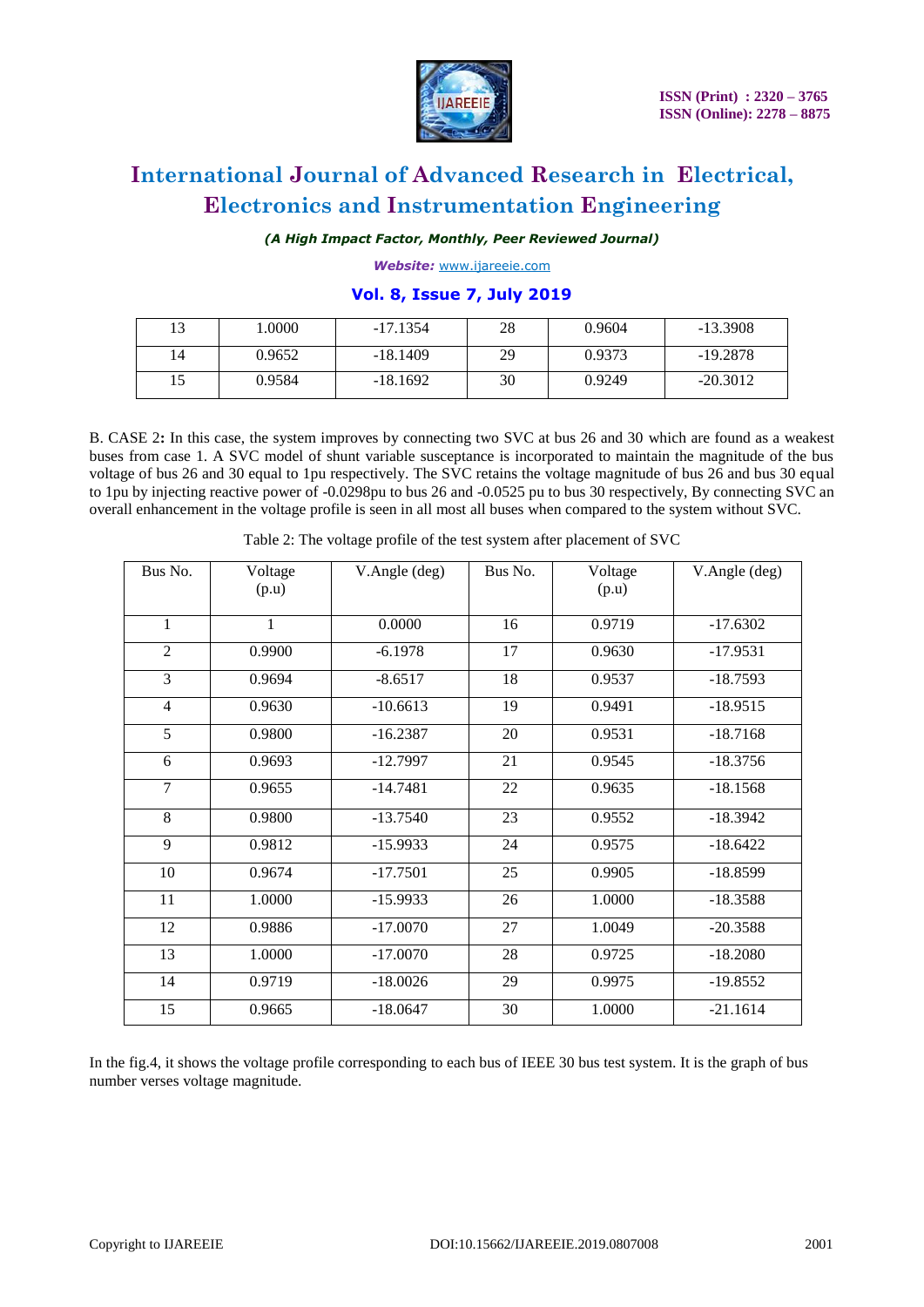

*(A High Impact Factor, Monthly, Peer Reviewed Journal)*

*Website:* [www.ijareeie.com](http://www.ijareeie.com/)

### **Vol. 8, Issue 7, July 2019**



Fig.4. Voltage Profile of IEEE 30 Bus System without SVC.

In the fig.5, it shows the voltage profile corresponding to each bus of IEEE 30 bus test system after placement of SVC at optimal location. It is the graph of bus number verses voltage magnitude.



Fig.5. Voltage Profile of IEEE 30 Bus System with SVC at bus 26,30.

In the fig.6, it shows the voltage profile corresponding to each bus of IEEE 30 bus test system before and after placement of SVC at optimal location that is at bus 26 and 30. It is the graph of bus number verses voltage magnitude.